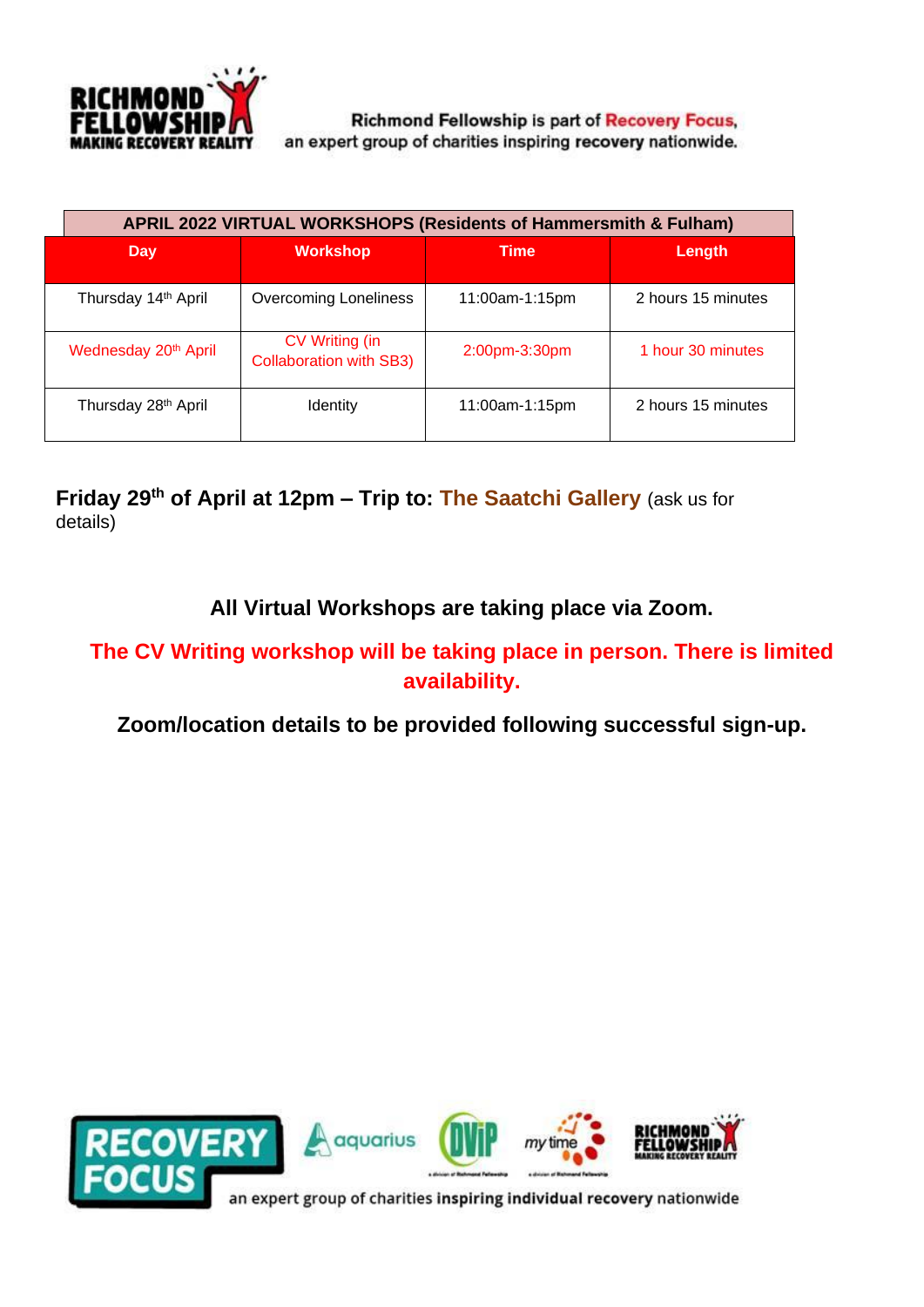

**Richmond Fellowship is part of Recovery Focus,** an expert group of charities inspiring recovery nationwide.

### **Sign-up required**

#### **Get in touch with us to book your place**

**Please check our website for future workshops:**

**www.hfemploymentandwellbeing.org.uk**

## **Workshop Facilitators:**

**Caira Lewis**

07584 182 834

[Caira.Lewis@RichmondFellowship.org.uk](mailto:Caira.Lewis@RichmondFellowship.org.uk)

**Ionela Lovin**

07584 183 513

[Ionela.Lovin@RichmondFellowship.org.uk](mailto:Ionela.Lovin@RichmondFellowship.org.uk)

**Richmond Fellowship**

Richford Gate Medical Practice Lower Ground Basement Richford Street **Hammersmith** London W6 7HY